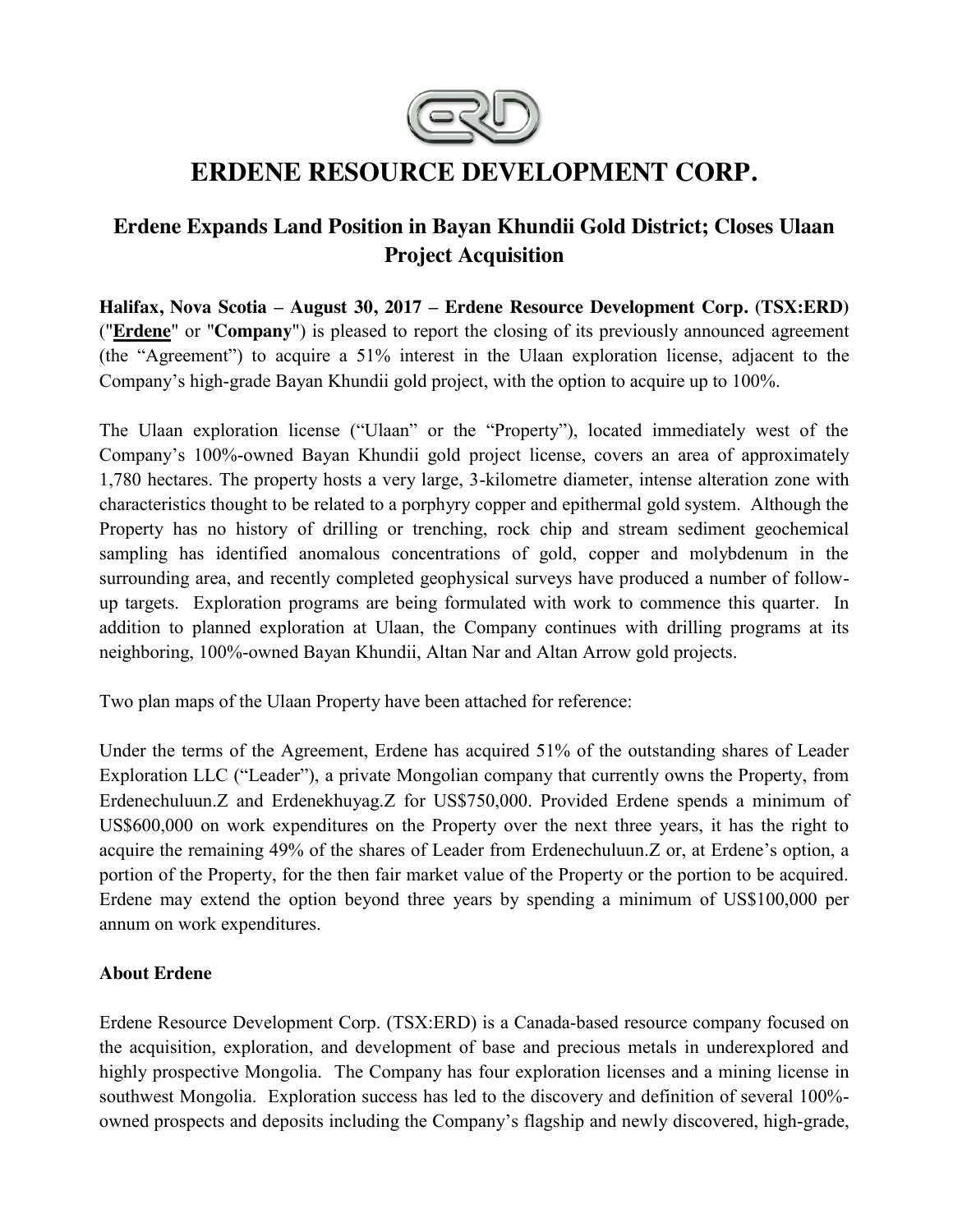near-surface Bayan Khundii gold project; the 5.6 kilometre long Altan Nar gold-polymetallic mineralized trend that is host to 18 targets; the Altan Arrow gold-silver prospect; the Khuvyn Khar copper-silver prospect; and the Zuun Mod molybdenum-copper deposit. For further information on the Company, please visit www.erdene.com. Erdene has 145,963,086 issued and outstanding common shares and a fully diluted position of 156,592,160 common shares.

#### **Forward-Looking Statements**

Certain information regarding Erdene contained herein may constitute forward-looking statements within the meaning of applicable securities laws. Forward-looking statements may include estimates, plans, expectations, opinions, forecasts, projections, guidance or other statements that are not statements of fact. Although Erdene believes that the expectations reflected in such forwardlooking statements are reasonable, it can give no assurance that such expectations will prove to have been correct. Erdene cautions that actual performance will be affected by many factors, most of which are beyond its control, and that future events and results may vary substantially from what Erdene currently foresees. Factors that could cause actual results to differ materially from those in forward-looking statements include market prices, exploitation and exploration results, continued availability of capital and financing and general economic, market or business conditions. The forward-looking statements are expressly qualified in their entirety by this cautionary statement. The information contained herein is stated as of the current date and is subject to change after that date. The Company does not assume the obligation to revise or update these forward-looking statements, except as may be required under applicable securities laws.

## **NO REGULATORY AUTHORITY HAS APPROVED OR DISAPPROVED THE CONTENTS OF THIS RELEASE**

#### **Erdene Contact Information**

Peter C. Akerley, President and CEO or Ken W. MacDonald, Vice President and CFO Phone: (902) 423-6419 E-mail: [info@erdene.com](mailto:info@erdene.com) Website: [www.erdene.com](http://www.erdene.com/) Twitter: <https://twitter.com/ErdeneRes>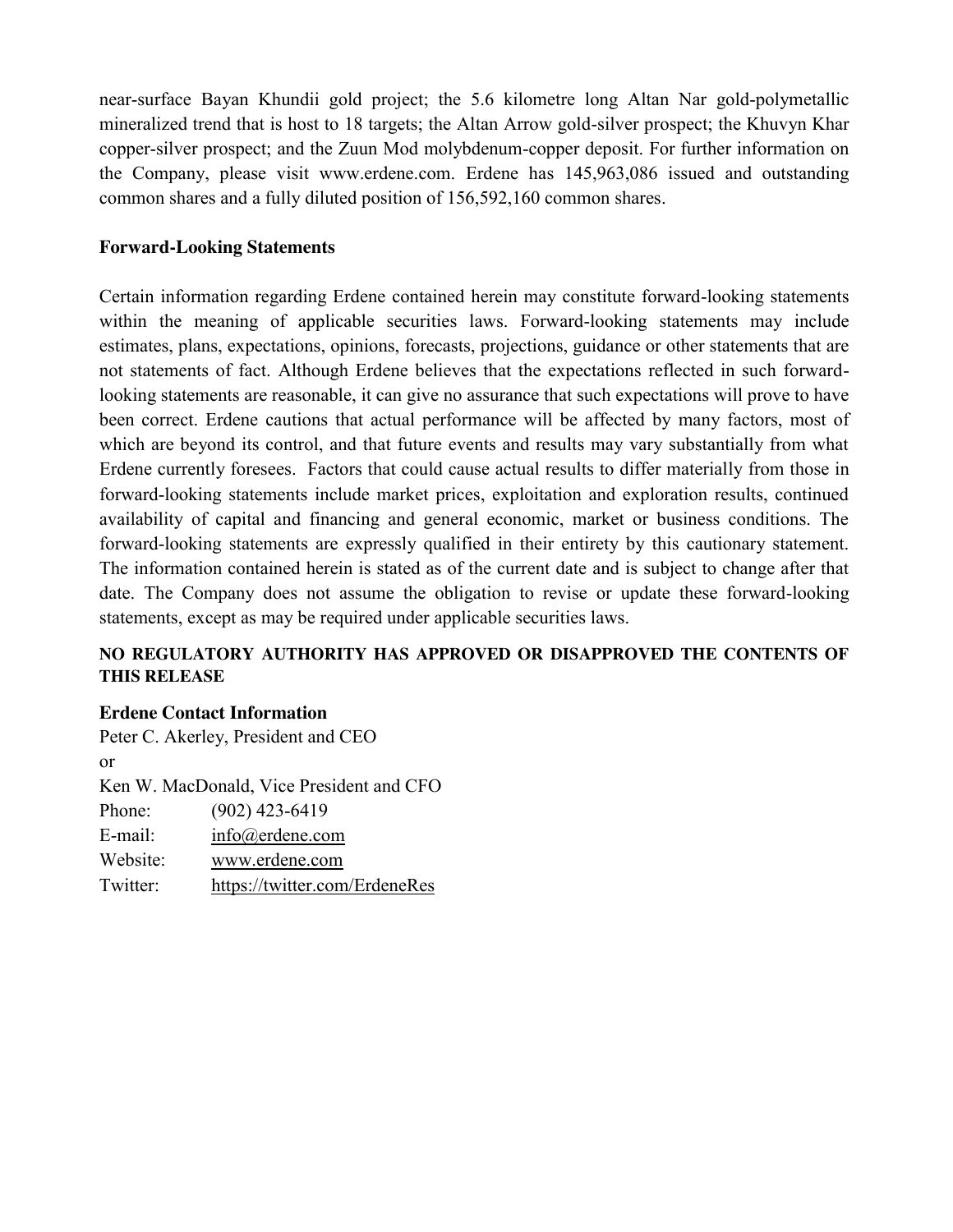## Erdene's Emerging Gold District in Southwest Mongolia

**CO** Erdene